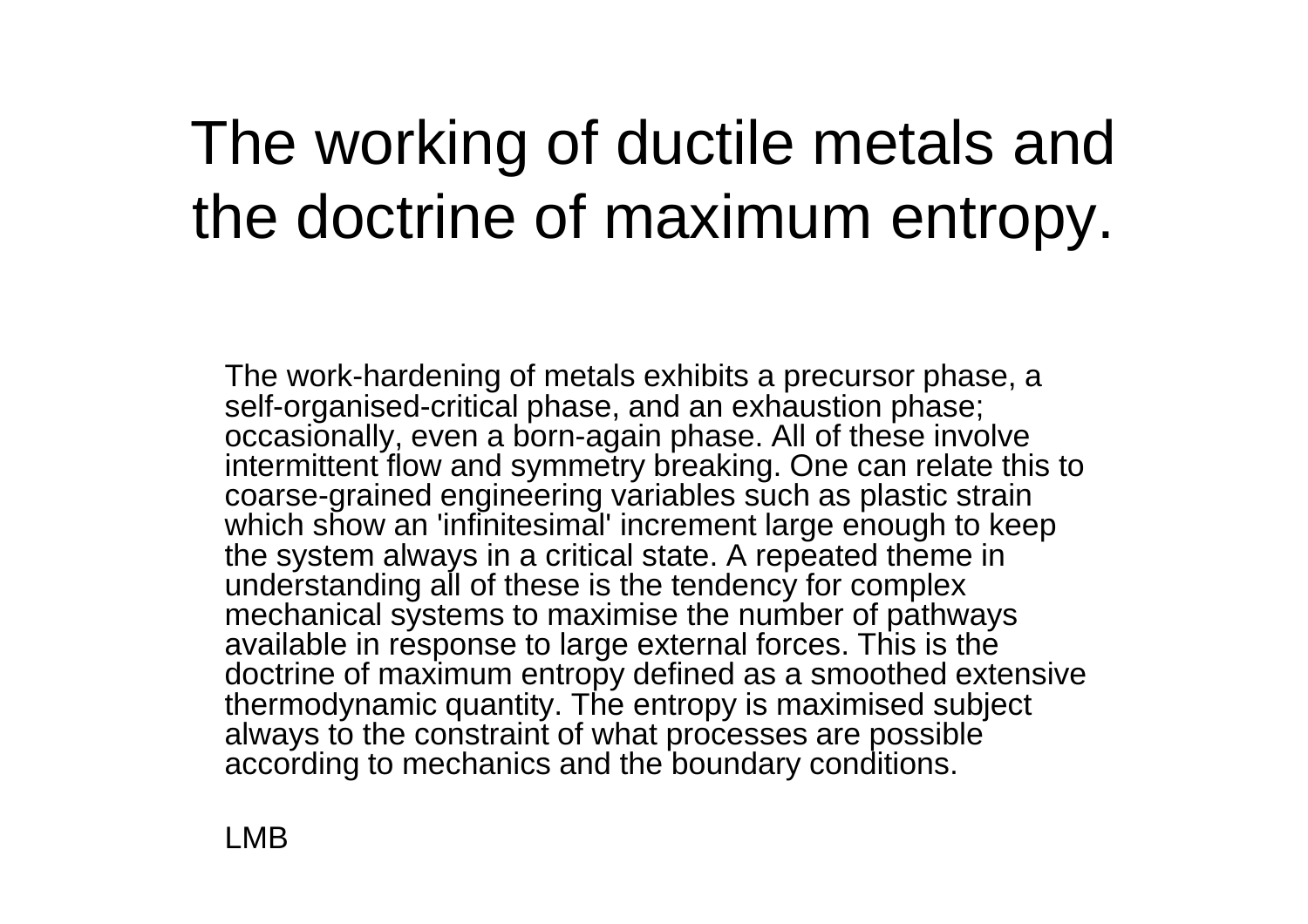## ENTROPY & SELF-ORGANISED **CRITICALITY**

- WORK-HARDENING OF DUCTILE METALS SHOWS SOC & CONSTANT INTERMITTENCY (AVALANCHES OF PLASTIC FLOW; SLIP BANDS)
- IF ENTROPY IS DEFINED AS (THE LOGARITHM) OF THE NUMBER OF WAYS THE METAL CAN RESPOND TO AN INFINITESIMAL INCREASE IN STRESS, MAXIMUM ENTROPY IMPLIES AVERAGED UNIFORM PROPENSITY TO AVALANCHES THROUGHOUT THE VOLUME
- NO OTHER PHYSICAL QUANTITY IS GERMANE SO ONLY A POWER LAW RELATING STRESS (INTRINSIC VARIABLE) TO ENTROPY (EXTRINSIC VARIABLE) IS POSSIBLE. SOC IS A PRODÚCT OF THERMODYNAMICS.
- ALL OTHER AVERAGED EXTRINSIC VARIABLES e.g. STRAIN, STRAIN RATE, CELL SIZE IN MICROSTRUCTURE, etc. SHOW POWER-LAW RELATIONSHIPS WITH STRESS AND 'SIMILITUDE'
- WORK-HARDENING RATE CAN BE CALCULATED DIRECTLY WITHOUT DETAILED INFORMATION ON MICROSTRUCTURE
- SEE 'CONSTANT INTERMITTENT FLOW OF DISLOCATIONS: CENTRAL PROBLEMS IN PLASTICITY' in MAT. SCI. & TECH. **28** (2012) p 1209.
- WE ARE SOMEWHERE BETWEEN NEWTON AND DARWIN
- IOP 05/12/12